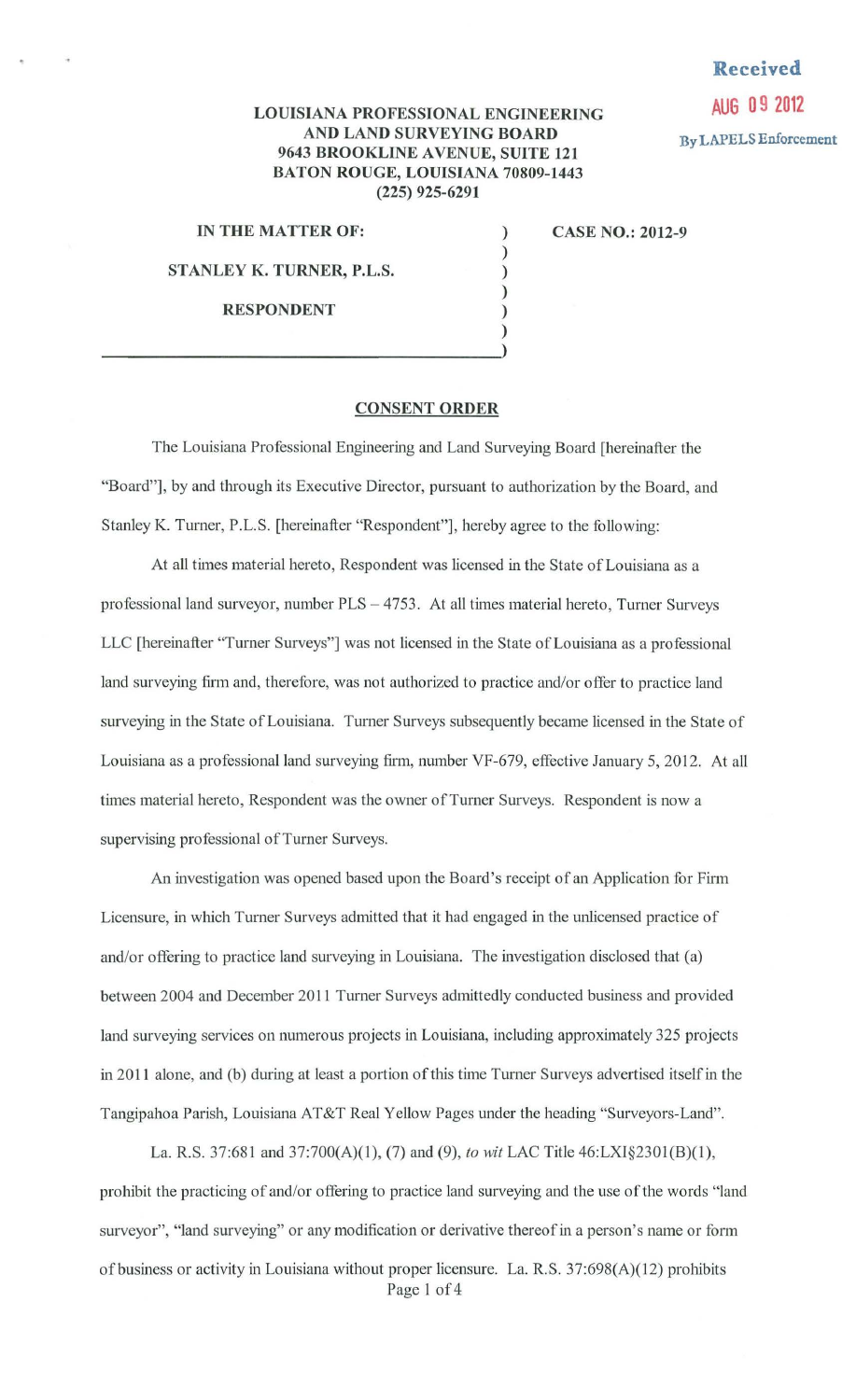licensees from aiding or assisting another person in violating the laws and/or rules of the Board. La. R.S. 37:698(H) permits the Board to take disciplinary action against persons who violate La. R.S. 37:698(A)(12), upon a finding of guilt following the preferral of charges, notice and hearing and a majority vote of its entire membership authorized to participate in the proceeding. La. R.S. 37:681, La. R.S. 37:698(A)(12) and (H), La. R.S. 37:700(A)(l), (7) and (9) and LAC Title 46:LX1§2301 (B)(l) were in effect at all times material hereto.

It is undisputed that (a) at all times material hereto Turner Surveys was not licensed to practice and/or offer to practice land surveying in Louisiana, (b) between 2004 to December 2011 Turner Surveys practiced and/or offered to practice land surveying and used the word "surveys" in its name and in conjunction with its business in Louisiana without proper licensure and (c) Respondent aided or assisted Turner Surveys in violating the laws and/or rules of the Board.

By letter dated August1, 2012, the Board gave notice to Respondent that it was considering the preferral of charges against Respondent on the grounds that he may have violated La. R.S. 37:698(A)(12), relative to the aiding or assisting of another person in violating the laws and/or rules of the Board.

Wishing to dispense with the need for finther disciplinary action and to conclude the instant proceeding without further delay and expense, for the purpose of this proceeding only, Respondent and the Board do hereby enter into this Consent Order, in which Respondent of his own free will consents to the issuance of a Consent Order by the Board, wherein Respondent agrees to (a) pay a fine of one thousand (\$1,000.00) dollars, (b) pay administrative costs of two hundred seventy-five and 29/100 (\$275.29) dollars, (c) successfully complete the Board's online Louisiana Laws and Rules Quiz, (d) successfully complete the Board's online Louisiana Professionalism and Ethics Quiz, and (e) the publishing of this Consent Order on the Board's website and a summary of this matter in the Board's official journal, the Louisiana Engineer and Surveyor Journal, and the reporting of this matter to the National Council of Examiners for Engineering and Surveying (NCEES), identifying Respondent by name.

Respondent admits to violations of the referenced laws and/or rules regarding the aiding or assisting of another person in violating the laws and/or rules of the Board. Respondent acknowledges awareness of said laws and/or rules and states that he will comply with all applicable laws and rules henceforth. Respondent has been advised of his right to appeal; and he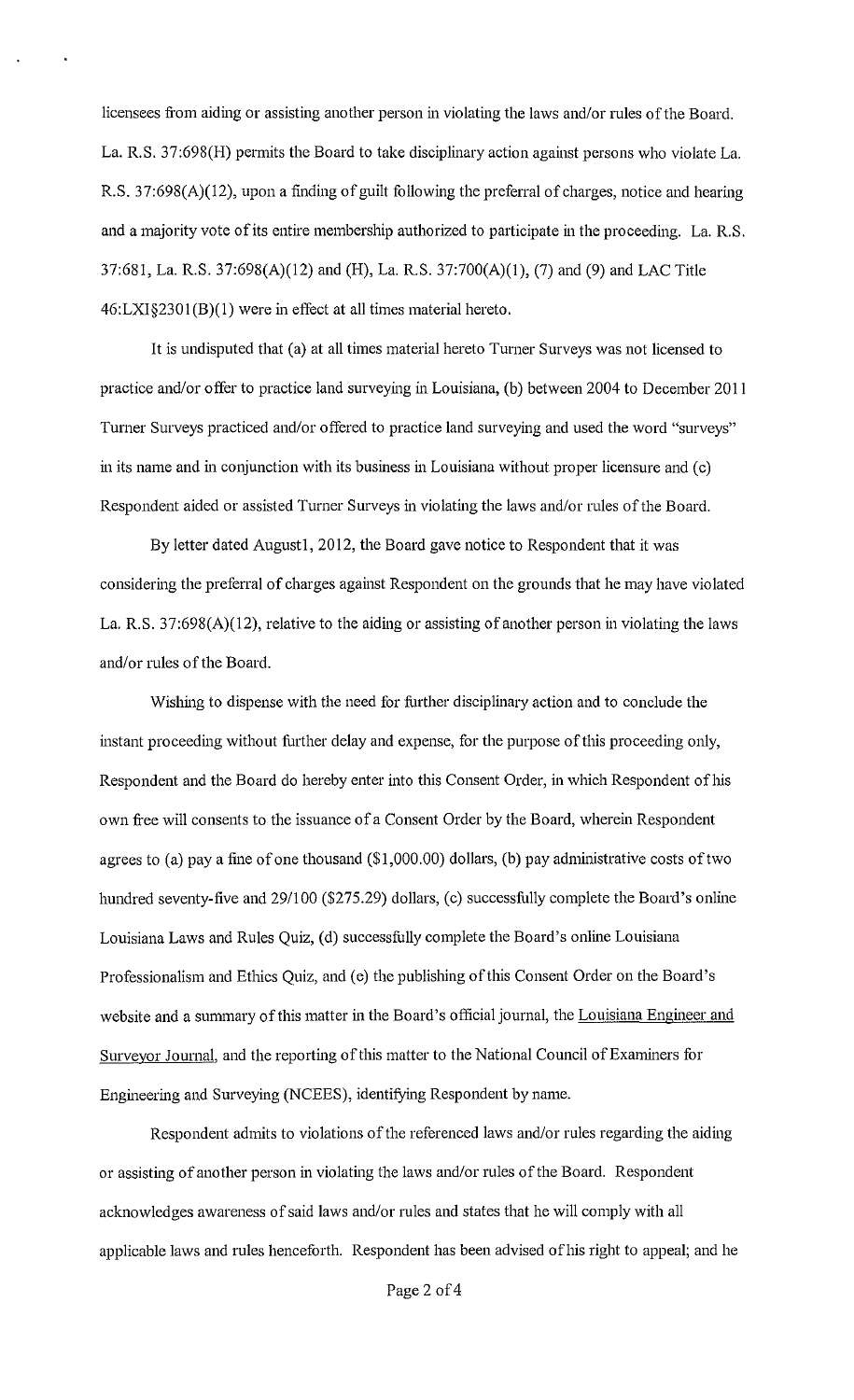states affirmatively that he has been afforded all administrative remedies due him under the law. Respondent further acknowledges awareness of the fact that the signed original of this Consent Order will remain in the custody of the Board as a public record and will be made available for public inspection and copying upon request.

Therefore, in consideration of the foregoing and by signing this Consent Order, Respondent does hereby waive his right to a hearing before the Board, to the presenting of evidence and witnesses on his behalf, to Findings of Fact and Conclusions of Law in this case, and to judicial review of this Consent Order.

Respondent hereby represents (a) that he fully understands the meaning and intent of this Consent Order, including but not limited to its final and binding effect, (b) that he has voluntarily entered into this Consent Order and that no other promise or agreement of any kind has been made to or with him by any person whatsoever to cause the execution of this instrument and (c) that the sanctions set forth in this Consent Order do not prevent the Board from taking further disciplinary or enforcement action against Respondent on matters not specifically addressed in this Consent Order.

WHEREFORE, the Louisiana Professional Engineering and Land Surveying Board and Respondent agree that:

I. Respondent shall pay a fine of one thousand (\$1,000.00) dollars, which shall be tendered to the Board by certified check payable to the Board, due upon the signing of this Consent Order; and

2. Respondent shall pay administrative costs of two hundred seventy-five and 29/100 (\$275.29) dollars, which shall be tendered to the Board by certified check payable to the Board, due upon the signing of this Consent Order; and

3. Respondent shall successfully complete the Board's online Louisiana Laws and Rules Quiz with a score of 90% or higher and return it to the Board within sixty (60) days of the effective date of this Consent Order; and

4. Respondent shall successfully complete the Board's online Louisiana Professionalism and Ethics Quiz with a score of 90% or higher and return it to the Board within sixty (60) days of the effective date of this Consent Order; and